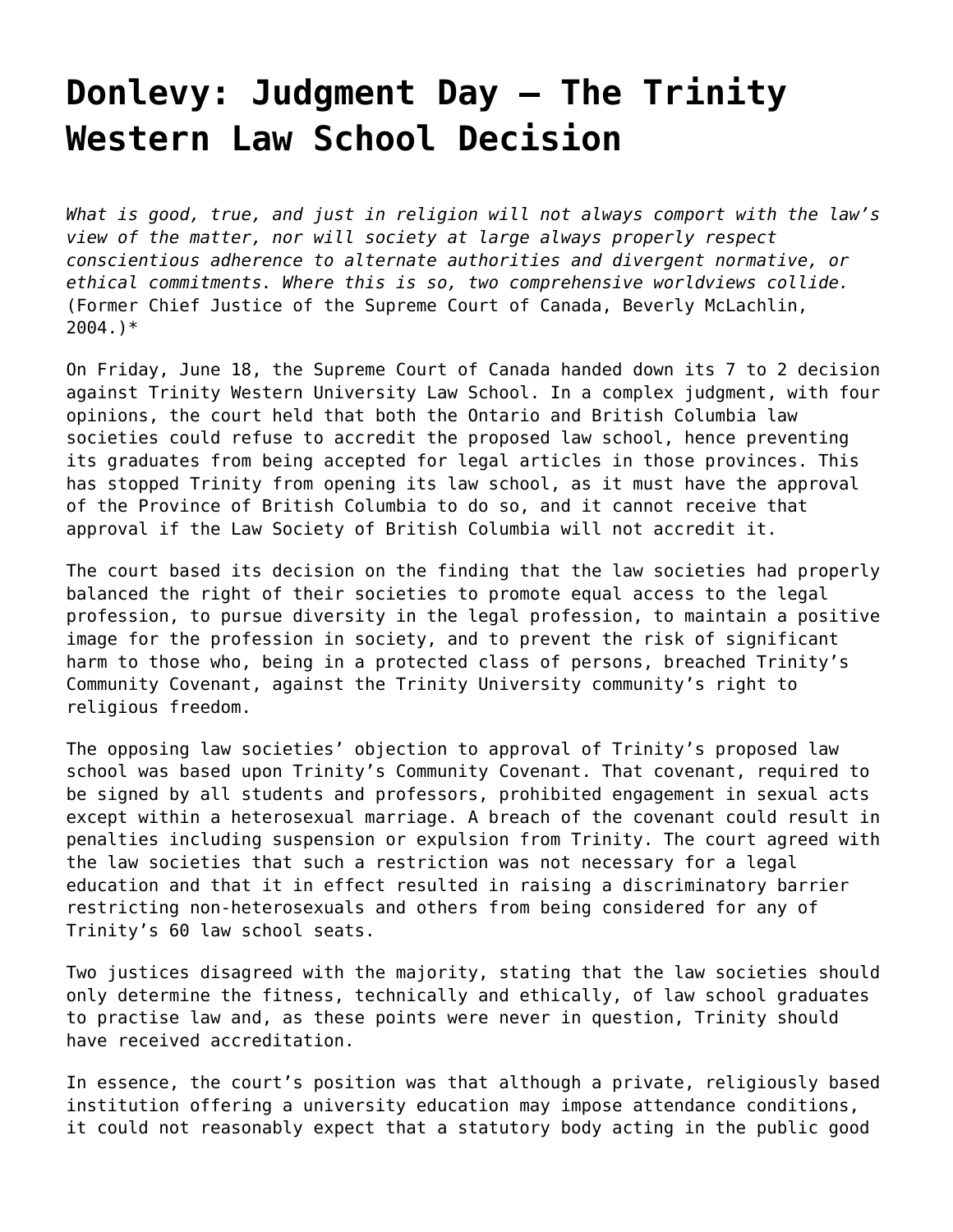would necessarily accept the credentials granted by that institution where the granting had, through its institutional admittance policy, discriminated against a protected class of persons.

"Of what value to Canadians are the words 'freedom of conscience and freedom of religion' if the exercise of those rights cannot be freely expressed and shared within the individual's own faith community?"

The decision is of great concern as it undermines Canadians' rights to freedom of conscience, religion, and association. Conscience is the innate gift, given to all individuals by our creator, not the state, which whispers in the soul to choose the good, and which judges us after the fact, if we choose to ignore it. Religion is also a gift sought by many; and, once found, cherished as giving meaning and purpose to our lives. The freedom to freely associate in community allows those of sincere faith and belief to follow their conscience, practise their religion, and do so in relationship with others. This is what Trinity and its community chose to do in their private university. Yet they are now told that they cannot do so without suffering penalties imposed by the state.

Given the above, the question to consider is, "Of what value to Canadians are the words 'freedom of conscience and freedom of religion' if the exercise of those rights cannot be freely expressed and shared within the individual's own faith community?" What is the nature of a state that demands from its citizens that as a precondition to being able to fully participate in society, a religious community must first abandon its religious beliefs? Surely this state requirement is contrary to the very idea of freedom in a free, liberal society. However, the court's decision is in alignment with the message given by the current federal government in the controversy concerning the Canada Summer Jobs Program. That message is that Canadians must first set aside their freedom of conscience, deny their religious beliefs, and publicly acknowledge and accept the current majoritarian secular values before they may fully participate in Canadian society.

"When the state requires that members of a religious community deny their fundamental beliefs in order to fully participate in the wider society, this is not evidence of a free society."

Some will say, as did the majority in Trinity, that the restrictions on the Trinity community are "of minor significance" and that this decision is really about balancing rights, freedom of religion, and the right not to be discriminated against if one is in a protected class of people. That binary analysis is misconceived.

The fountainhead of all human rights is freedom of conscience, for without that right no other right has any value whatsoever. It is fundamentally relational